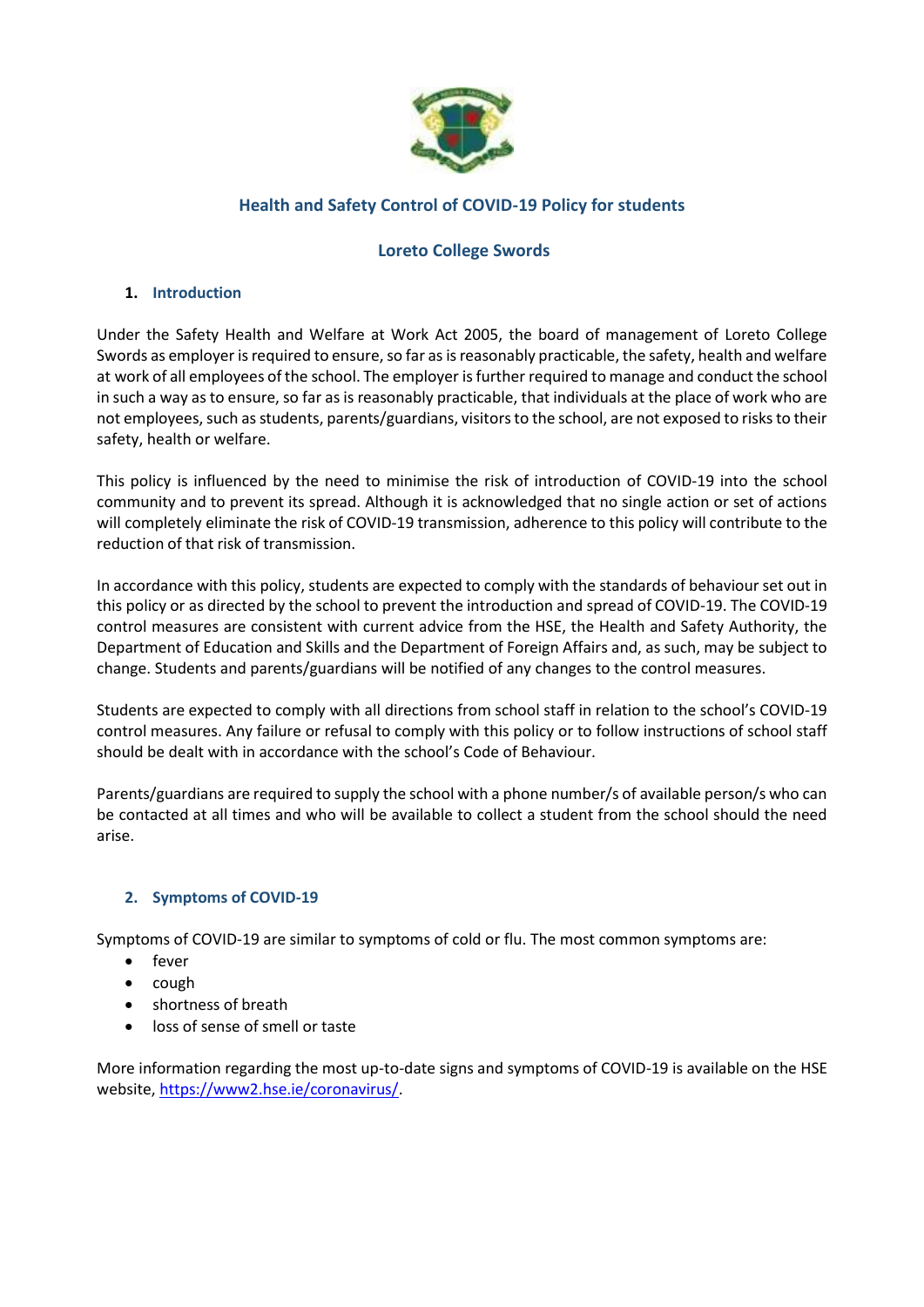## **3. Standards of Behaviour expected of students to help prevent the introduction or spread of COVID - 19 in the school**

#### **Standards of Behaviour expected of students**

Students are expected to comply with any control measures directed by the school to prevent the introduction and spread of COVID-19, including, but not limited to:

- maintaining a social-distance of at least 1 metre and where possible, 2 metres, from other students and staff at all times. This includes break times both inside and outside the building (including seating of no more than 4 students at each outside bench), queueing for classrooms, toilets and moving within the building;
	- wearing a face covering (applicable at post-primary level). All students at post-primary level, are required to wear a face covering subject to a limited number of exceptions set out in relevant Department of Education guidance. Face coverings must not contain any slogans/logos/images that may cause upset or be deemed offensive to any member of the school community.
	- performing hand hygiene with a hand sanitiser on entering the school.
	- repeating hand-hygiene at regular intervals throughout the school day and when directed by school staff;
	- maintaining good respiratory-hygiene. In this regard students should:
		- o cover nose/mouth with a tissue when coughing/sneezing and dispose of used tissue in waste bin and perform hand hygiene
		- $\circ$  cough or sneeze into the inner elbow (upper sleeve) rather than into the hand, if no tissues are available.
		- o keep contaminated hands away from the eyes and nose
		- o carry out hand hygiene after contact with respiratory secretions and contaminated objects/materials
		- o not spit or deliberately cough or sneeze at or towards any other person in theschool
	- not sharing materials or stationery, such as pens, calculators, rulers, *etc.* with other students;
	- taking personal responsibility to wipe down desks and chairs before leaving the room;
	- Having own supplies of PPE: masks, hand sanitiser, wipes and tissues;
	- not attending school for 14 days after returning from travel out of the country in line with Government guidelines for travel;
	- not attending school if displaying COVID-19 like symptoms and remaining out of school for such period as is required in accordance with HSE/GP advice
	- not attending school where tested positive for COVID-19 and remaining out of school for such period as is required in accordance with HSE/GP advice
	- not attending school if identified by the HSE as a person who has been in contact with another person who has contracted COVID-19 and remaining out of school for such period as is required in accordance with HSE/GP advice;
	- not attending school if a member of the student's household is displaying COVID-19 symptoms and remaining out of school for such period as is required in accordance with HSE/GP advice
	- telling a teacher or other member of staff where a student feels unwell at school. In that regard
		- o the student will require to be collected from the school as soon as possible by a parent/guardian or a person designated by the parent/guardian for such purpose.
		- o parents must ensure that the school has up-to-date contact details so that they can be contacted by the school if required.